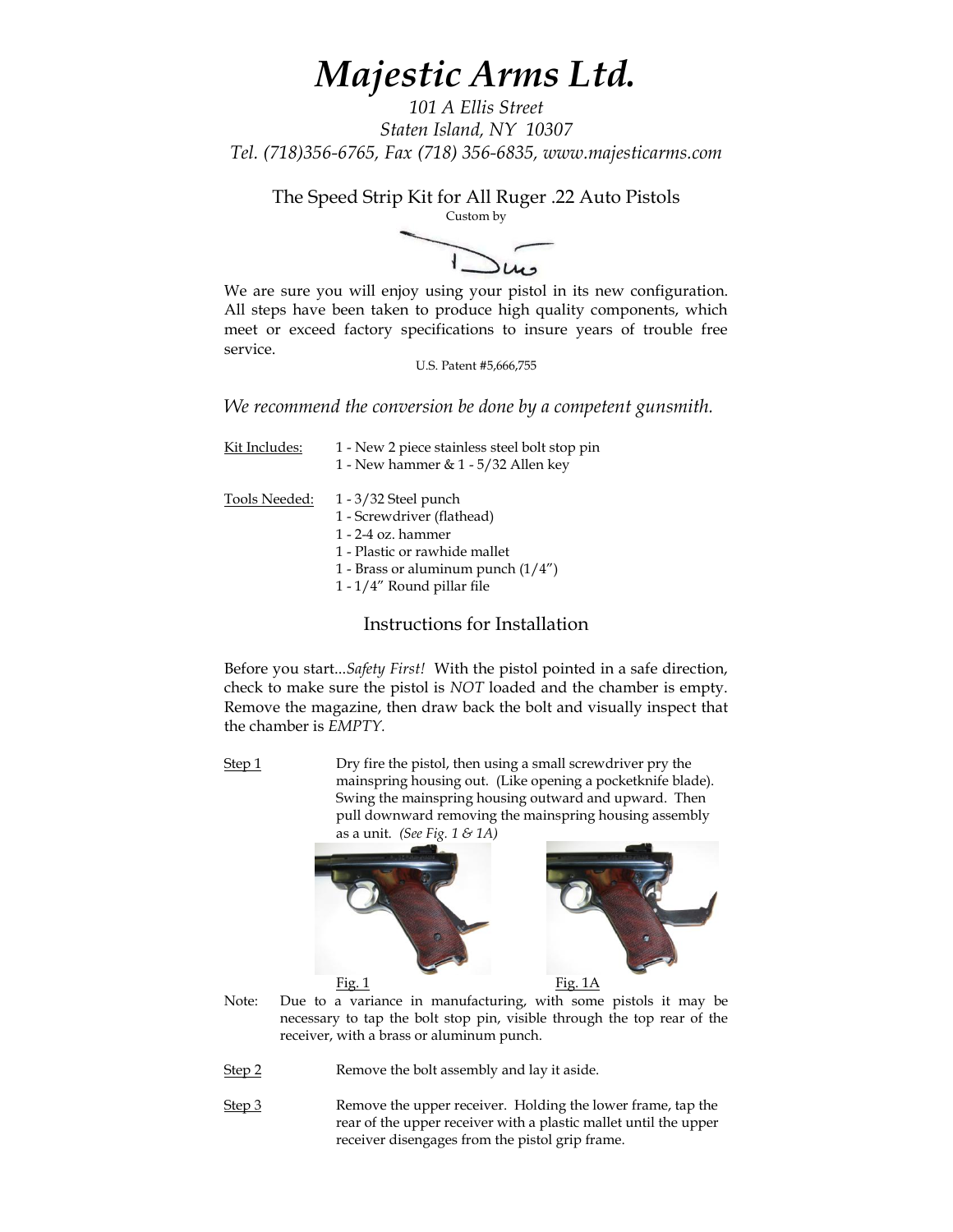Step 4 Installing the "New Hammer". Remove both grip panels. Using a 3/32 or 1/8 punch, push the hammer pin, from right to left, partially but *NOT* all the way out of the frame, until the hammer is free to be lifted out of the frame. *(See Fig. 2,2A)*



When the hammer is free, lift out and lay the frame assembly aside.

Step 5 The hammer pivot bushing and mainspring strut must be installed in the "New Hammer". With your fingers, remove the bushing in the old hammer. Next, using a 3/32 punch, drive out the mainspring strut retaining pin. Reinstall these parts in the "New Hammer". The mainspring strut retaining pin goes in from *left* to *right*. The hammer bushing goes in from *right* to *left*. *(See Fig. 3 & 3A).*



**Hammer-Left Side, Hammer Strut Hammer - Right Side**

Now that the parts are installed in the "New Hammer", replace the hammer assembly in the frame. Holding the grip frame in one hand, place the hammer bushing into the cut out in the trigger draw bar, then push the hammer and draw bar into the frame. Align the hammer with the pinhole by looking through the hole on the right side of the grip frame. When the hole in the hammer aligns with the hole in the frame you will be able to push the pivot pin back into place from the *left* side of the grip frame. When fully seated the hammer pivot pin will be flush with the *right* side of the grip frame. Replace the grip panels. All work on the lower frame is now complete.

- Step 6 Reinstall the upper receiver onto the pistol grip frame by placing the upper receiver onto the grip frame and pushing to the rear. On most pistols, it will be necessary to strike the muzzle with a plastic mallet to fully seat it onto the grip frame.
- Step 7 Cuite often the rear end of the recoil spring guide will have rough edges and burrs in the concave area. *(See Fig. 4)*



Lightly file the very end of the recoil spring guide using a 1/4" round file just enough to remove any rough edges found.

Step 8 Replace the bolt assembly into the upper receiver.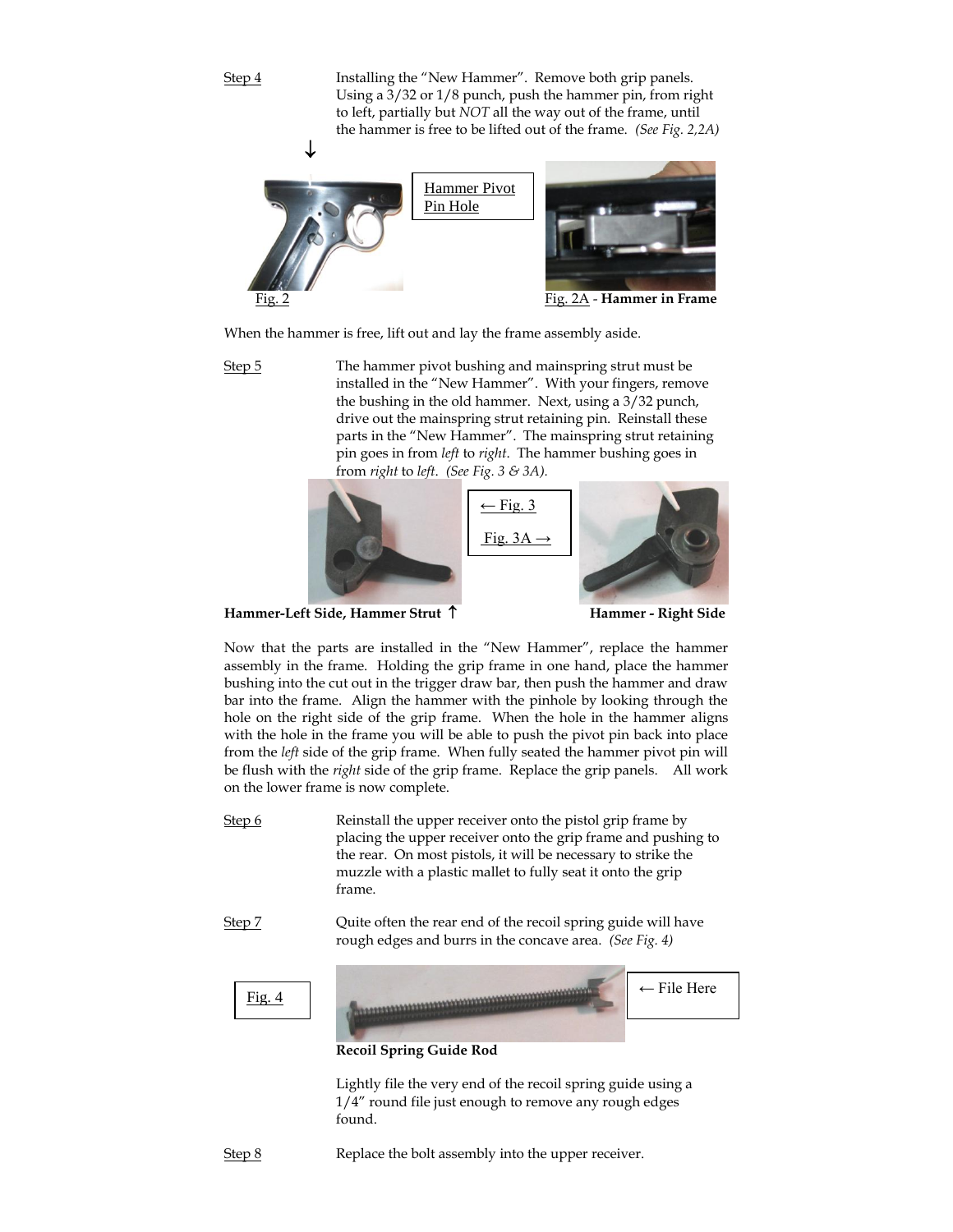Step 9 Installing the "New Bolt Stop Pin". Using a 3/32 punch, drive the pin that the bolt stop pin pivots on almost, but not all the way out, just enough to allow the original bolt stop pin to be removed. Next, replace the old bolt stop pin with the "New" 2-piece bolt stop pin. Be sure to seat the pivot pin flush on both sides. Reinstall the mainspring housing assembly. It may be necessary to tap the mainspring housing assembly up into place with a plastic mallet. Once installed, the conversion is now complete. *(See Fig. 5)*



#### Step 10 *TEST FUNCTION:*

With an *EMPTY* pistol, draw the bolt to the rear and cock the hammer. Then dry fire to make sure the hammer is cocking and releasing properly. Repeat this step. Cock the pistol again and dry fire again. After dry firing, hold the trigger to the rear and cock the pistol again, then release the trigger and dry fire again to insure the disconnector is properly working.

Now, test the *Safety* by engaging it and pulling the trigger. The pistol should *NOT* fire.

If for any reason the pistol does not function, *Do Not* attempt to fire it. Contact *Majestic Arms LTD.* immediately for further instructions.

### **You are now ready to "Speed Strip"**

- #1 Check to make sure the pistol is unloaded by removing the magazine and visually inspecting the chamber. After making certain the pistol is unloaded, cock the pistol and engage the safety. *Do Not* dry fire the pistol. Insert the allen key into the "Speed Strip" bolt stop pin at the top rear of the pistol, turn counter clockwise until the pin disengages.
- #2 Pull the pin up and out of the receiver.
- #3 Pull the bolt to the rear and out of the receiver. You have now field stripped your gun and are ready for cleaning. This method of disassembly *Does Not* enable you to separate the upper receiver from the grip frame. If you wish, you may still disassemble the pistol the original way.

Thank you for deciding to purchase the "Speed Strip Kit". Installation enables you to rapidly disassemble your pistol for routine cleaning and maintenance without difficulty of the original design system. You may still disassemble your pistol the original way if you choose.

#### **SAFETY AND SECURITY FIRST**

The "Speed Strip Kit" can also be used to effectively childproof your pistol. We recommend that the bolt assembly be removed and the bolt stop pin be replaced during storage. This will prevent the bolt assembly from being installed in the pistol. In this manner, the pistol can not be used by unauthorized persons.

Thank you. We hope you enjoy using your pistol in its new configuration.